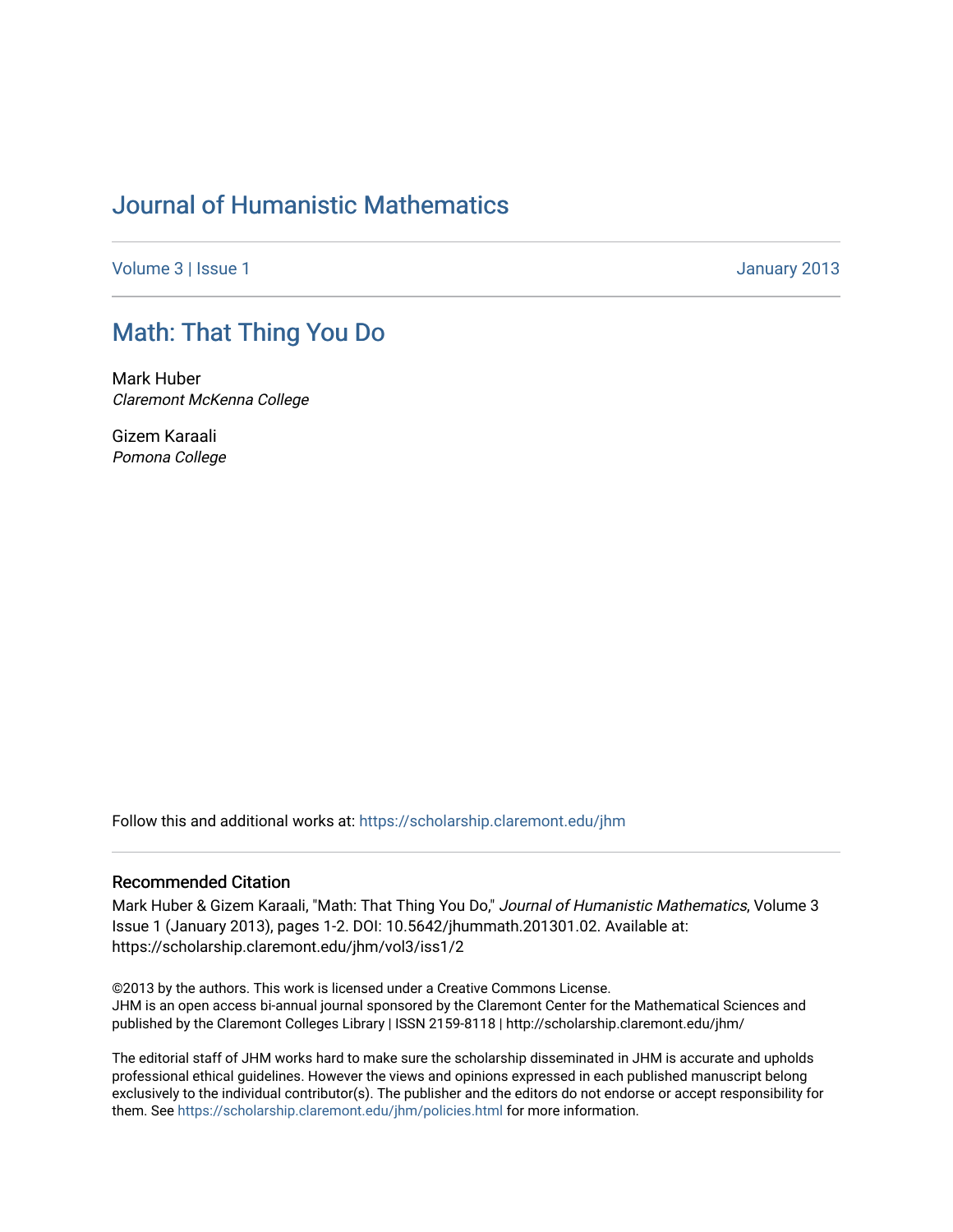## Math: That Thing You Do

Mark Huber

Department of Mathematical Sciences, Claremont McKenna College mhuber@cmc.edu

Gizem Karaali

Department of Mathematics, Pomona College gizem.karaali@pomona.edu

When you tackle a set of problems, do you like easy first or hard first? Do you lay out a problem solving strategy ahead of time, or dive right in? This issue explores many of the processes that mathematicians use, from teaching to research; we even get a peek into a mathematical poet's algorithm to write poetry.

Kristin Kennedy and Allison Butler have collected data to answer the question: do students do better when math problems run from easy to hard or from hard to easy? The results when broken down by gender and major are surprising. Emily Grosholz presents a historically influenced approach to teaching and learning about complex numbers, while F. Luke Wolcott explores how contemplation of our mathematical process can lead to improved research. Shenglan Yuan looks at how Pólya's method of problem solving can be applied to teaching basic math skills, Peter Rowlett shows how adding technology to the mathematical learning process is not the cure-all it is often presented as, and Caleb Emmons shares his personal recipe for cooking up mathematical poetry.

A second strand that weaves through this issue focuses on numbers, arguably the core constructs of mathematics. We begin by looking at what makes a number interesting. One way to measure this is to count how often the number appears in the Online Encyclopedia of Integer Sequences. Nicholas Gauvrit, Jean-Paul Delahaye, and Hector Zenil explore the unexpected behavior of this measure, a clustering of the data known as Sloane's Gap. Jan Nordgreen, on the other hand, simply follows a sign on a gate to a mathematical exploration in number theory and looks for his own interesting numbers. A fellow traveler, W.M. Priestley examines how language and mathematical ideas have interacted since ancient times.

[Journal of Humanistic Mathematics](http://scholarship.claremont.edu/jhm/) Vol 3, No 1, January 2013